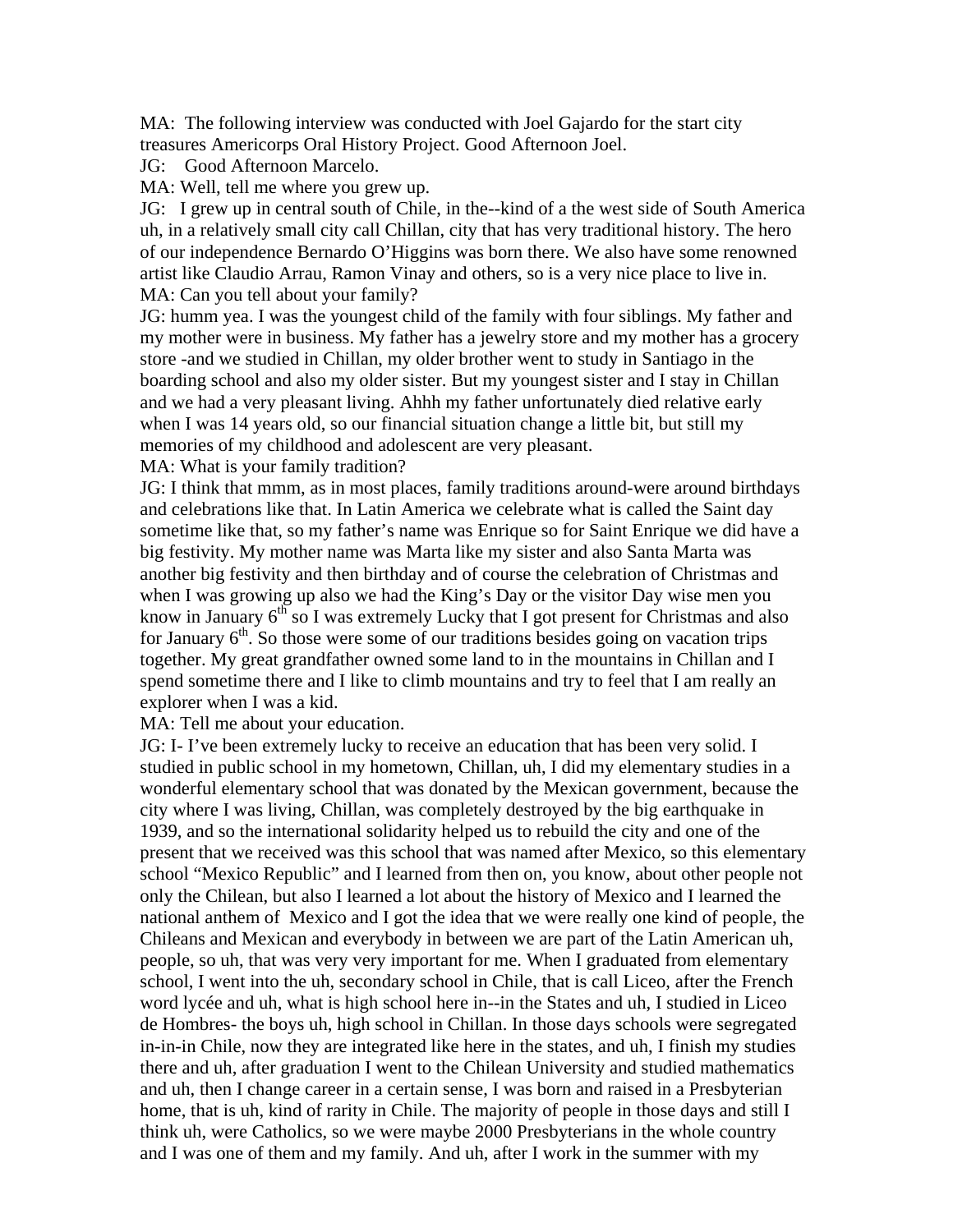church, in a kind of summer program, I decided uh, that I would like to be a minister, so I decided to go and the only a--a--a accredited uh, school for theology for Presbyterian was in Argentina, in Buenos Aires, so I moved to Buenos Aires and study there. And after four years I received my degree on theology and I was ordained a Presbyterian minister. Went back to Chile and I work in a local church and also I work as a principal in a church related school that was from K to 12 so it was quite a bit of work. I enjoyed that work, particularly my connection with children and staff, but I did have too many other responsibilities—taking care the building and dealing with things that I was not very fond of, so I decided that maybe it was about time for me after five years of doing that to go in a study something else, something more. And I came to USA and I was lucky to receive a scholarship for going to Princeton in New Jersey and I studied theology in Princeton graduate work and also I studied political science in Princeton University and after four years doing that I graduated and I went back to Chile and that is my education because with that I started teaching in the catholic University in Santiago and in other places.

MA: Great. Can you tell a little more about your teacher and your classmates? JG: humm- we- particularly in the high school, I do have good memories in the high school you are in that age where you are- you think you are really mature but you are not and you are very playful, you know, you make jokes that you think are funny but they are not funny sometimes, you know, we um, kind of, you know did things to one and other, but also sometimes to our teachers and to our "general inspector" as we call it in Chile. And we were really uh, kind of, um, not very uh, well behaved group of people, but uh, interestingly enough we were, academically speaking, we were very good students, so the administration of the school, was very patient with us- uh, sometimes our parents were called, you know, to tell that we have been misbehaving, but most of the time they would just look in the other direction because we were very good students. In--in Chile in those days, they have several uh, uh, courses, you know, several groups in the same level so, uh, let's say, I was in um, second uh, high school level, but there was: A-B-C, and normally A we are kind of the—the—the youngest and quote unquote brightest and we happen to be all the time in the A group because we are relatively young and good student. But um, so that- those were very creative days and we supported each other in the school, we studied in group and it has been extremely helpful. And uh, the an other time that I also remember well, is my time in seminary in Buenos Aires was probably because I was out of context so to speak. Uh, I was in other country. Uh, they speak Spanish, and I could understand but with a different tone, you know, and a different way, so you need to use that. And uh, with uh, uh, the seminary was an international group, so we did have people from Bolivia, Peru, Brazil, Colombia, even some people from the United States, that want to study to Latin America, so those were creative years and gave me again, you know, a reinforcement of my idea in elementary school when I studied Mexico that was way up north from the Chilean perspective. And Chile, now I was put some meet in between , meeting people from different countries, so that was uh, a great opportunity for me as part of my education. MA: How-how this help to prepare to your profession?

JG: I think that, that was extremely helpful, you know, particularly the international dimension, because I been very fortunate to work internationally most of my life. As I mention before, after I finished my-my term in the school in Valparaiso, I never mention that, but in Valparaiso I was the principal of that school and went to study to Princeton and went back to Chile I was lucky to get involved in some international organizations, like the world council of churches in Geneva and Switzerland, and also with the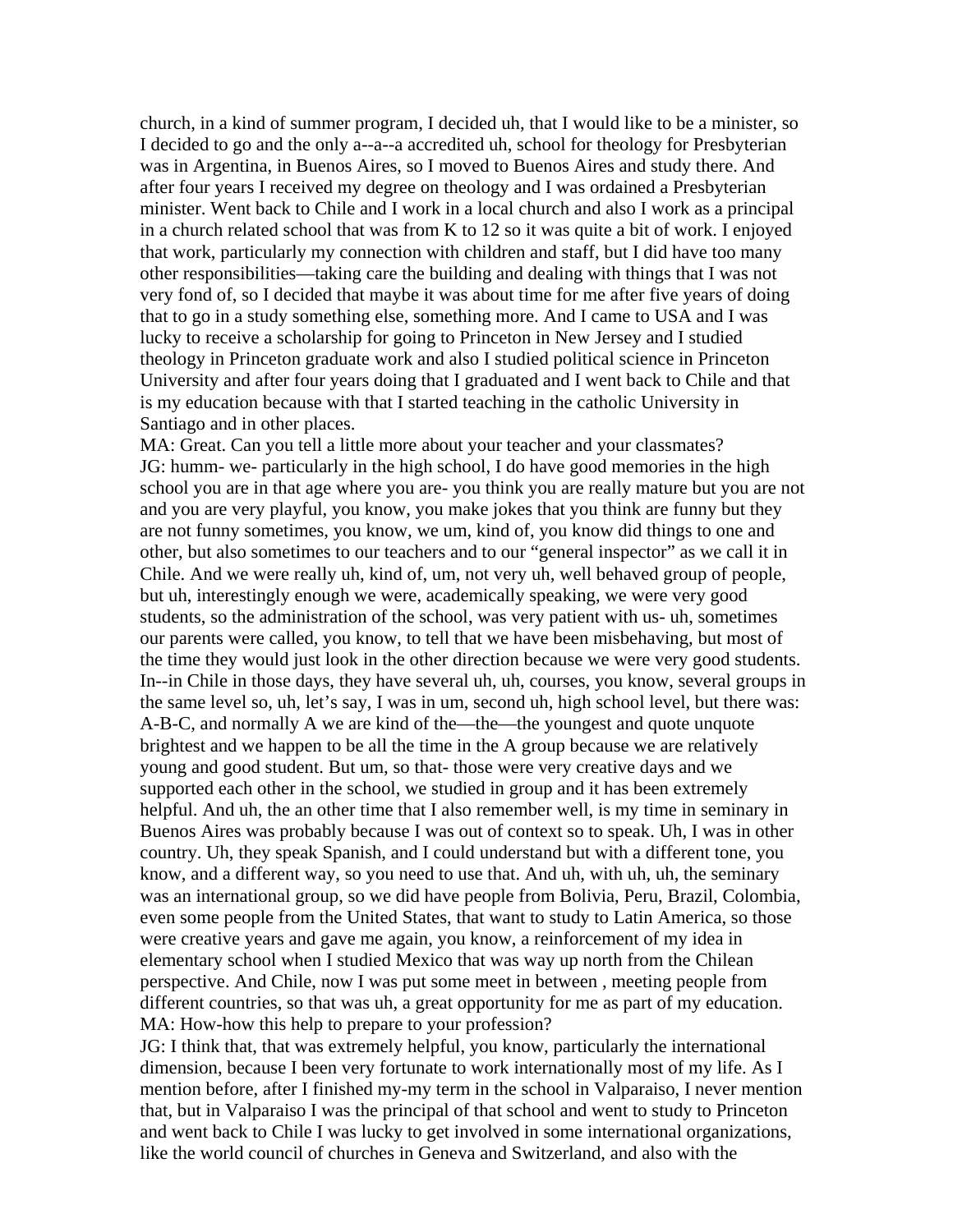Christian Peace conference in Prague in those day the country was Czechoslovakia now it's Czech Republic and I was the Latin American secretary for one of these organizations and I will go back and forth to Europe every six weeks, you know, I stayed in Chile and I go for a week or two weeks to Europe, but from Europe I will go to India, to Africa, to Asia, and other places, so I've been around the world a lot, and, so my education in an international, ecumenical, community has been very part of my work in the future.

MA: Tell me about you and your family custom relating with to marriage. JG: Uh, uh I married relative young, that was maybe the norm-in those day in the fifties and I met a young woman in--when I was in seminary, she was Argentinean from um, uh British background and we got married and uh, she moved with me to Chile and out of that marriage we did have three children; two boys and a girl, and we lived in Chile for several years until I moved with them to Princeton for my education. Marriage is a very serious business, and I think that uh, being a religious person myself, I enter into marriage with what I thought were uh, open eyes and uh, it's a serious commitment, nevertheless, uh we were here in the states maybe out of the traumatic experience in Chile or something, our marriage did not work very well. My wife in those day being from British did have a perfect English, maybe with the British accent, I was struggling up to now with my Latin American accent and maybe there was more opportunity for her than for me in that point although that was no the real issue but for some reason we were drifting apart and uh, that marriage ended in kind of divorce. Uh, still we maintain our connection because we do have three children in common and we have very important common history and we respect each other even if we cannot live uh, together in--as a couple. I remain single for several years until I met a younger woman uh, from Nebraska and uh, we started a relationship a year later and eventually I married her and um, this has been a very good experience for me. I learned from my mistakes in the previous marriage and I'm not recommending this to anybody-don't—don't do that but uh, [laughs] at least if you make a mistake I hope that you learn from it. I learned—I'm very committed to my to my wife. I'm very committed to two very darling daughters that we had late in our marriage and uh, we have been blessed with them and I think that we have been blessed to be a father and a husband and I hope that life is going to be really good for all of us as a family.

MA: How you, uh, how did you meet your spouse?

JG: I—I met her here in Lincoln. I came to deliver a lecture at the University. Uh, there was a conference on hunger and justice in the world and I was a keynote speaker and she was a graduate student and uh, we did have dinner at some point with the professor that was the advisor to my former wife—fu—future wife and I met her and we click in conversation but that was uh, just the first encounter and I came back to visit her and to visit Lincoln and I was being a visiting professor in many places at that point in my life after my divorce and so I—I liked her and I liked Lincoln and when I finished my commitment in the different places where uh, I was teaching, I decided to kind of move to Lincoln to see if things were going to move forward and they did so, I met my wife right here in Lincoln.

MA: When and why did you decide to come to U—United States?

JG: Uh, my decision was kind of forced in a certain sense. I—I been here in the sixties when I did my graduate work so I did have a degree from a North American university and it was possible for me to find a job here and, but I was uh, pushed out of the uh, Chilean country by the military regime that took power in the 1973 and they uh intervened all the higher education organization, therefore it was difficult to teach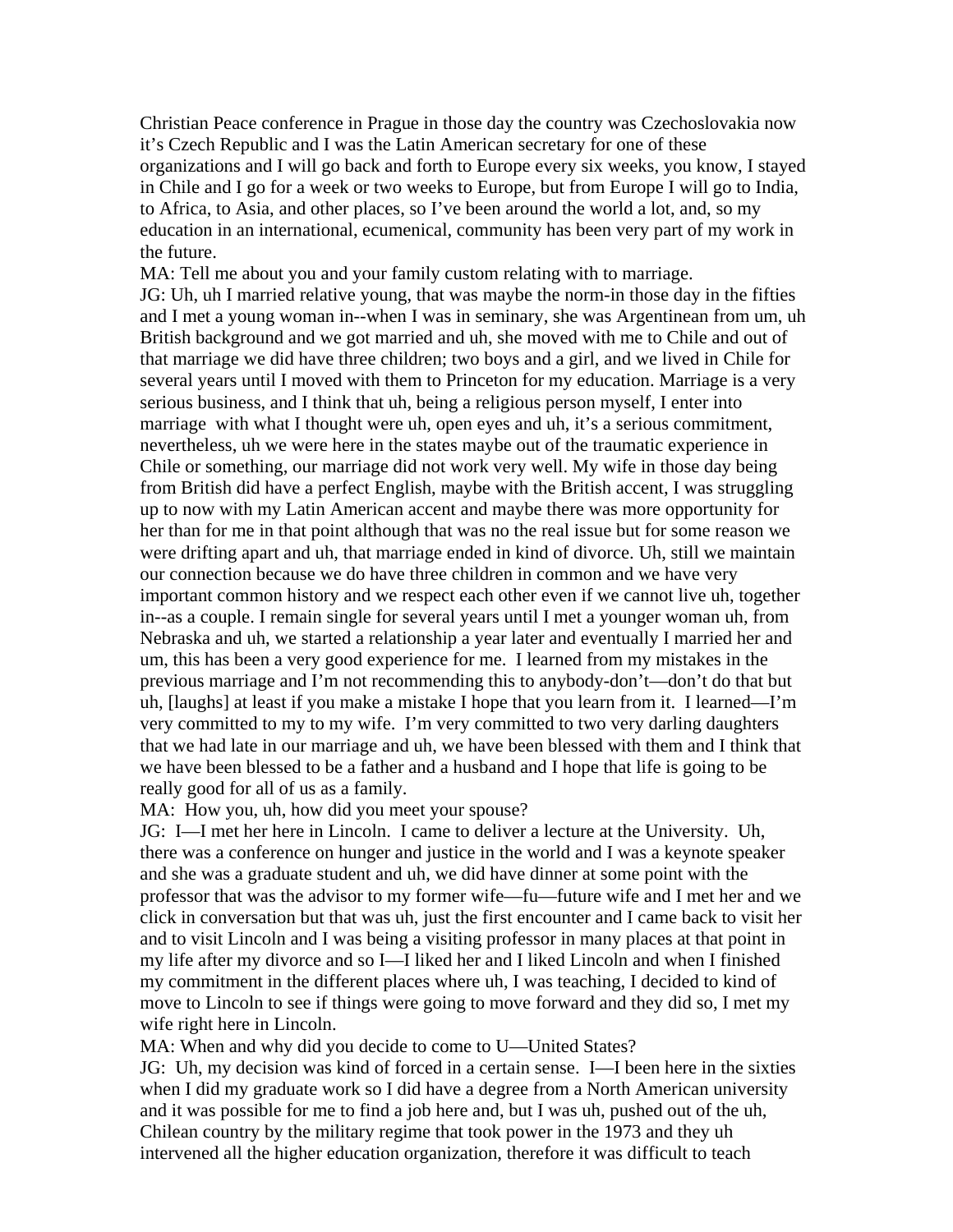anything with relative freedom so after some kind of bad experience there I thought it was time to look for a better place and I came here with the hope that I would be able to go back to Chile so I stay in the university context, that was Cornell university for four years and then I did have the opportunity to move for a nice job in—in New York City and I liked that because there I could have some contacts with, uh, other Chileans that were also in exile like myself and we would dream uh, when we would be back—what we would be doing and how history evolved, that was not really possible. Uh, military regime stayed in power for seventeen years and uh, after that, you develop new roots, and new connections and a new way of looking at life and I still love my country and I go there as often as I can but uh, I know I'm not going to be live there particularly having younger children in this country.

## MA: How do you come to United States?

JG: As I said before, I came, um, not as a refugee ,because the United States was not receiving refugees in those days, but uh, I came with a special VISA that was obtained through my, uh, church connection. As I mentioned before in my narration, I am a Presbyterian minister and, although, most of my life has been involved in academic work, still I maintain my connections and I have done some work with the Presbyterians worldwide and uh, so I received a VISA in order to come at Cornell and then in the university I regularized my situation as a visiting professor and uh, I came again you know because Cornell did have an opening and I was able to teach Latin American Science.

## MA: What is was like to first come to America?

JG: It was an interesting experience because I—I was here before as a student and, when you are a student, people respect you and even admire you because that's good, you're coming here to this country to be enlightened and to go back you know and be a star in your country so you receive a lot of positive strokes when you are a student. And uh, when I came back to work this time, I found some resistant, some prejudice, that uh, because we speak English with some accent as you should be washing dishes or doing some other job what are you doing in the university setting? More than once, I was asked you know, if I was a new helper you know, in the kitchen and I said, no, I wish that I will know how to do that, but I am teaching political science and it was—what? You know so, it was a little bit of prejudice against Latin Americans coming here and uh, beside that, I--I didn't experience very much trauma because I left one university setting and I came to another university setting. I—I—I suffer vicariously through our—through some of my friends because some of the people I knew in Chile that were very respected with high positions in the government or even in the university as administrators but that didn't have a degree in American--North American university they need to start from scratch almost and uh, particularly people with law degrees because the laws are different in every country and even, uh, physicians, to renew your medical record here is very difficult so some uh doctors, you know physicians need to start doing something that was not related to their real profession so, I didn't have any traumatic periods like that.

MA: When and why did you decide to live in Lincoln, Nebraska?

JG: Well, again, you know I think that I'm um, I respect other people's opinion and um, my wife, being a Nebraska all her life and she was born and raised in a small, little place in western Nebraska about nine hundred people only there so for her to come to Lincoln was kind of a big adventure. The university was here and she went to study but, I think that Lincoln was the biggest city that she can take. When we were uh, kind of uh, dating, uh, uh, we went together to New York a couple of times. She was scared all the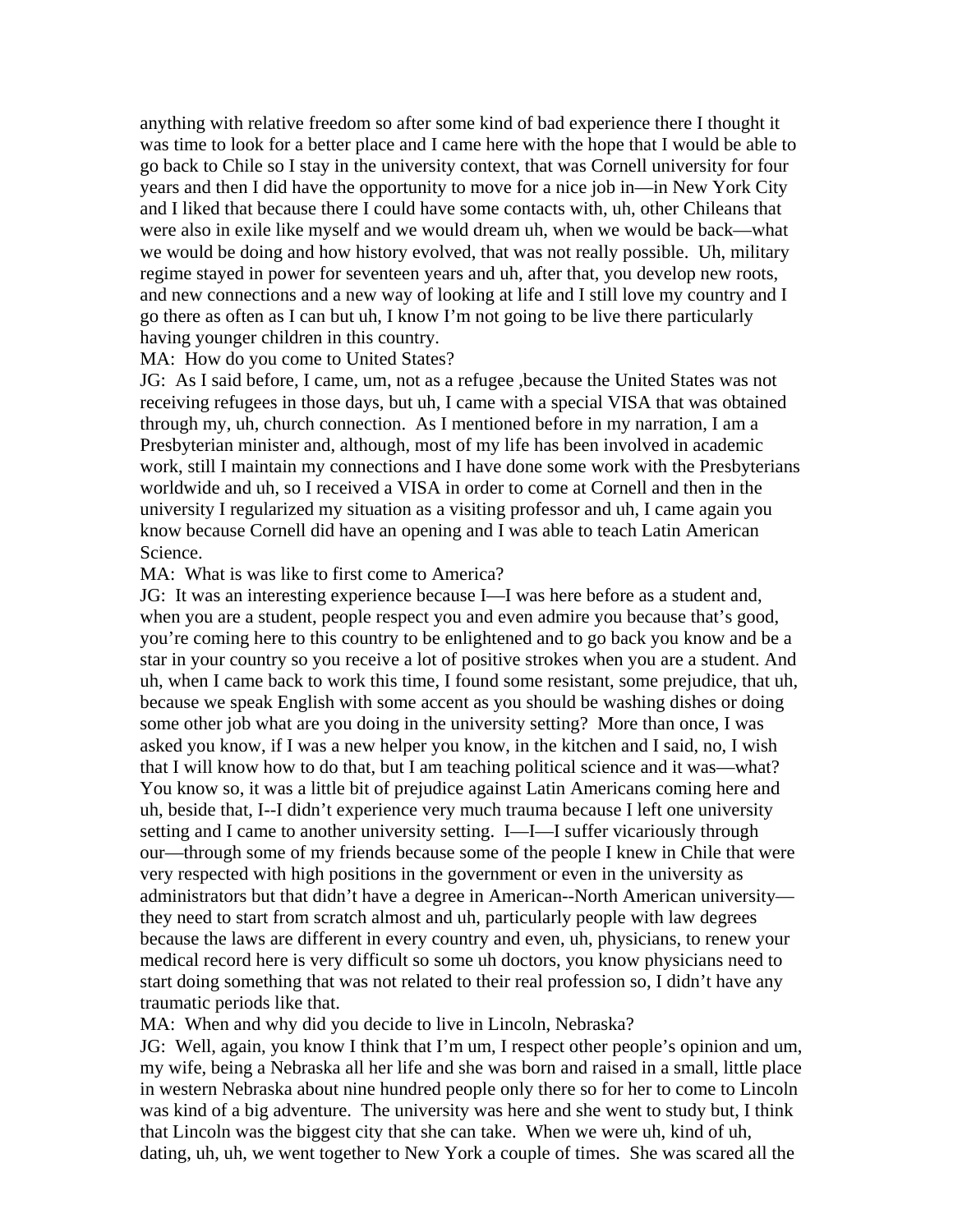time in New York and uh, that was clearly a message that she would not live in New York and I would need to look for another place where we can live and after awhile Lincoln, uh, came to grow into me and uh, I like Lincoln, really, Lincoln is a really nice place and particularly when my first daughter was born, uh, this was a kind of ideal place to raise children so, I like Lincoln.

MA: What is was like to first come to this place?

JG: To…what?

MA: What is was like to first come to this place?

JG: Oh, well, uh, coming from New York where you have, during the day, eleven million people and during the night, eight million people, [laughs] and uh, you have uh, thousands of different restaurants and all this activity, coming to Lincoln was kind of a cultural shock. I—I thought that—wow. What am I going to do in this place [laughs] MA: [laughs]

JG: And uh, it—it was tough but, in those days I was lucky because I was still working as a consultant for two organizations in New York. So, I would travel every two weeks, you know for a couple of days to New York so I came—the—the transition, you know, was a slow process. It wasn't that I moved to Lincoln, I never went back to New York but I keep going back and forth and traveling to Latin America and travel all over the United States with this consulting uh, business and um, so, it—but it was—it was shocking, you know, and uh, to read the newspaper you know, with very--no news that were appealing to me for instance, I look for some news of Latin America. Unless there is an earthquake or a revolution, you know, or some communist doing something there, there is nothing toward Latin America in the paper so I miss the paper and I go to the library in order to get something, you know, from Mexico or other places, so it—it—it took a time but now I am very much uh, acculturated here.

MA: Tell me about what do you think about Lincoln now.

JG: I think that Lincoln is a—is a wonderful, uh small city and I know that it is growing faster than some people would like to and maybe that is inevitable because, if you have a good life, people will gravitate toward a good life and uh, i--as a city, uh, well, Lincoln has a lot of space, you know it is kind of uh, flat, therefore you can keep expanding you don't need to fight with mountains or with something, you know, that is there, you just keep building around, but I think that uh, the authorities, you know the political leaders in Lincoln have been wise enough to keep a lot of uh, open space. I admire Lincoln for the number of parks, you know, it's uh, tremendous green areas—uh, Pioneer Park and Woods Park and uh, Holmes Park, and you name it. There is so many parks and very well kept and uh, with playful children to play and to enjoy life and uh, I think that uh, still, Lincoln is a fairly safe place to live. You don't need to go around scared or if you--oh! I don't remember if I locked my door um, wich probably the door is never locked that—that says uh, security, you know, peace of mind is—is very, very good in Lincoln.

MA: Can you tell me about your citizenship?

JG: My citizenship? I'm still a Chilean citizenship. I—I don't see why I need to change it and I—sometime I try to rationalize I say maybe some economic issues. I still own some properties in Chile and if I become a U.S. citizen I have to pay very high taxes there and I don't have much here so [laughs] so, I—I rather pay more taxes in Chile at this point but um, I—I—I don't have anything against becoming a U.S. citizen but I—I haven't done it.

MA: Cual--What recommendation uh, would you give other who are following behind you?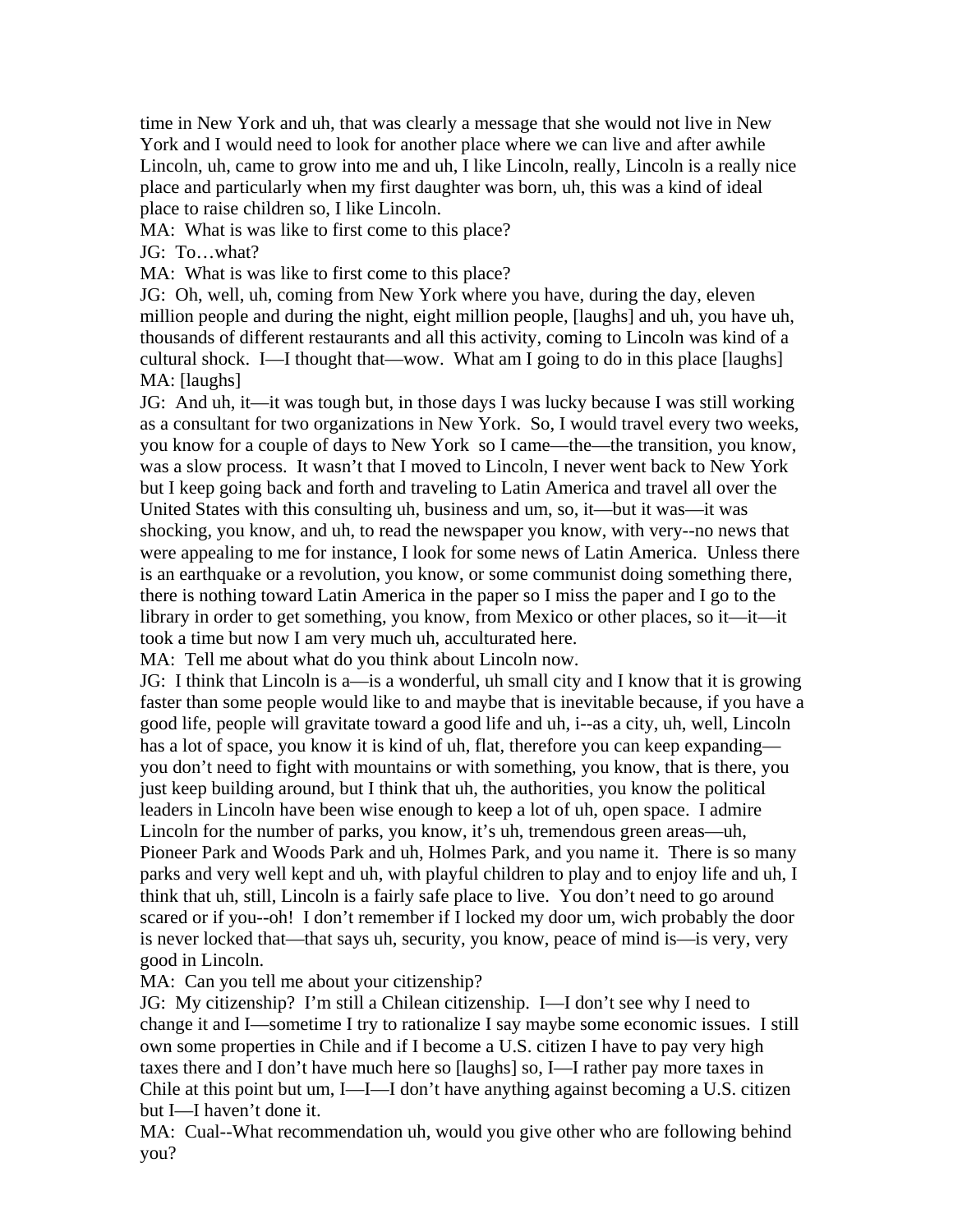JG: I think—I think that obviously, you know, I think that a very important that people get an education in any way that is possible. If they didn't get an education in the country of origin, take advantage of the opportunities that are here in this country. You can finish your GED if you never finished high school, you can start with a community college if you don't have a degree, if you don't have the means, community colleges are more affordable that a regular college or university but, by all means, you know, take advantage of educating yourself—education is something that nobody can take away from you, you know. At the beginning, you know, I didn't know, why in the world I'm spending so many hours at the library studying here and there when, in Chile, it will not make that much difference. I would never dream that I will be forced to be back here and then I appreciate, you know, having an education and being able to communicate and that take me to the second point, you know. I think it doesn't matter how much you love your language—I love Spanish, you know, if you live in this country, you need to do your utmost in order to learn the language of the land; you know—don't postpone that. That goes together with education because if you're going to study you need the language and uh, don't forget—I'm not saying—don't forget Spanish, no. Learn English and learn French and learn German, you know, we don't need to be monolingual we can learn a lot of languages but, at this moment, your number one priority should be to learn the language of the land be able to study, be able to find a job that will satisfy you. I know we all need to do some job sometimes we don't like but those are entering jobs you know, but if you are going to be stuck with a job that you don't like, I can assure you that you're not going to be very happy. So, try to find your niche and pursue that until you feel really comfortable.

MA: What do you want your children to learn and remember from this? JG: Well, I hope that my—my younger children now—my two daughters, will really appreciate education and I do my best to be a better father, as I mentioned before, to help them to do their tasks—your—your homework but, at the same time, to enjoy reading, to enjoy solving problems in math or something like that so they really pick up the importance of education. At the same time, I hope that being a kind of bi-nationl, bicultural home that they will appreciate, you know the Spanish world and learn to speak Spanish well and learn other languages and I hope that of my own personal experience that they will be able to travel when they grow up. I am very grateful for my formal education but I need to recognize that I learned more maybe, out of my traveling and meeting people in different contexts, in different parts of the world that I've learned from the academic world, uh, living in kind of like, two worlds, you know, my daughters need to learn that one is not better than the other—that there is good people and bad people in all the different worlds, that English is a good language as Spanish is a good language, there is not one language that is more important than another. What is important is that you learn the language that is required to live well. If you live in France, you need to learn French, if you move to Japan, you need to speak Japanese and this is something that they are very clear. We just visited Chile recently again with my daughter and they a little bit bigger and now they realize the importance of language and the oldest one is nine years old, she is talk—is talking to me in Spanish that's very good and I encourage that so I hope that they—they learn out of this experience—a father that came from far away, a mother that is very local—that this world has space for everybody regardless of where they were really born.

MA: Well, thank you so much Joel for joining us in this interview.

JG: You're very welcome Marcelo, and good luck to you.

MA: Thank you.